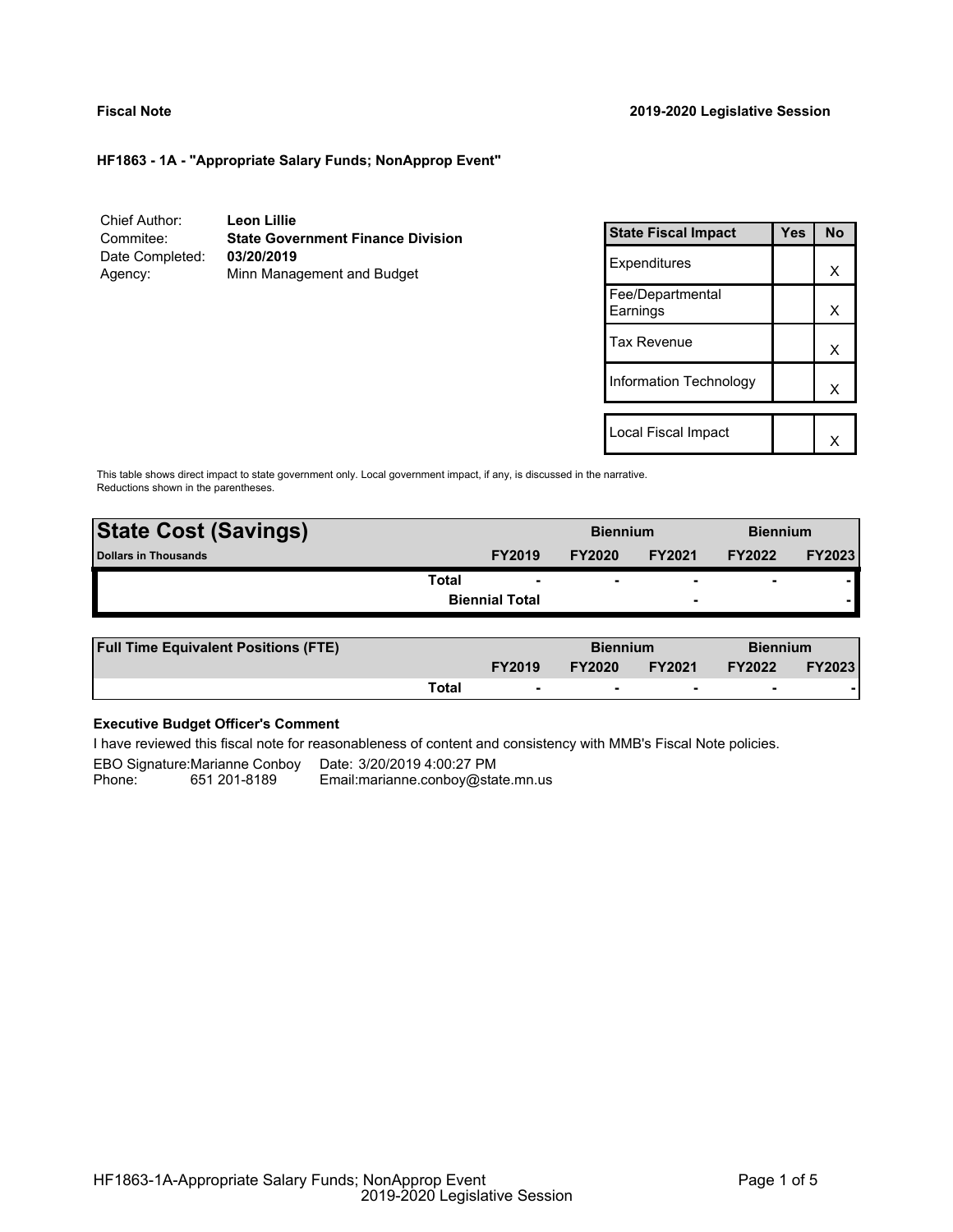## **State Cost (Savings) Calculation Details**

This table shows direct impact to state government only. Local government impact, if any, is discussed in the narrative. Reductions are shown in parentheses.

\*Transfers In/Out and Absorbed Costs are only displayed when reported.

| <b>State Cost (Savings) = 1-2</b>                 |              |                       | <b>Biennium</b>          |               | <b>Biennium</b>          |               |
|---------------------------------------------------|--------------|-----------------------|--------------------------|---------------|--------------------------|---------------|
| <b>Dollars in Thousands</b>                       |              | <b>FY2019</b>         | <b>FY2020</b>            | <b>FY2021</b> | <b>FY2022</b>            | <b>FY2023</b> |
|                                                   | <b>Total</b> |                       |                          | -             |                          |               |
|                                                   |              | <b>Biennial Total</b> |                          | -             |                          |               |
| 1 - Expenditures, Absorbed Costs*, Transfers Out* |              |                       |                          |               |                          |               |
|                                                   | <b>Total</b> | -                     | ٠                        | ۰             | $\overline{\phantom{0}}$ |               |
|                                                   |              | <b>Biennial Total</b> |                          | -             |                          |               |
| 2 - Revenues, Transfers In*                       |              |                       |                          |               |                          |               |
|                                                   | <b>Total</b> | -                     | $\overline{\phantom{0}}$ | -             | $\overline{\phantom{0}}$ |               |
|                                                   |              | <b>Biennial Total</b> |                          | -             |                          |               |

## **Bill Description**

Subdivision 1: Appropriates funds for the biennium beginning July 1 for state agency employee salaries and benefits for one fiscal year in the event of nonappropriation of funds for state agency operations. Appropriations are from the fund from which the salaries and benefits were paid in the previous fiscal year.

Subdivision 2: Appropriates funds for the biennium beginning July 1 for legislative branch employee salaries and benefits for one fiscal year in the event of nonappropriation of funds for state agency operations. Appropriations are from the fund from which the salaries and benefits were paid in the previous fiscal year.

Subdivision 3: Appropriates funds for the biennium beginning July 1 for judicial branch employee salaries and benefits for one fiscal year in the event of nonappropriation of funds for state agency operations. Appropriations are from the fund from which the salaries and benefits were paid in the previous fiscal year.

Subdivision 4: Requires each legislative body and office and the chief clerk of the supreme court to certify to Minnesota Management and Budget by June 25<sup>th</sup> the amounts needed for the upcoming fiscal year to pay employee salaries and benefits. Requires the commissioner of Management and Budget to make available the amounts necessary to pay legislative and judicial branch employee salaries by July 1 or on a schedule that permits the salary and benefits to be paid in a timely manner.

Subdivision 5: Requires that any subsequent appropriation for agency, the legislature, and the courts for regular operations would supersede and replace the funding authorized in this bill.

Subdivision 6: Caps the appropriations amounts at the base level amounts in the second year of the biennium preceding the biennium in questions.

#### **Assumptions**

- 1. MMB is responding to this note on behalf of all agencies, the judicial and legislative branch.
- 2. Required funding for state employee salaries and benefits will not exceed base level funding as defined as the appropriation the agency received in the 2<sup>nd</sup> year of the prior biennium.
- 3. Costs incurred under subdivision 4 by MMB, the chief clerk of supreme court and the legislature to certify employees salary and benefit amounts and make funds available to pay salaries and benefits will be minimal and can be absorbed as part of the regular operations of the agencies.

#### **Expenditure and/or Revenue Formula**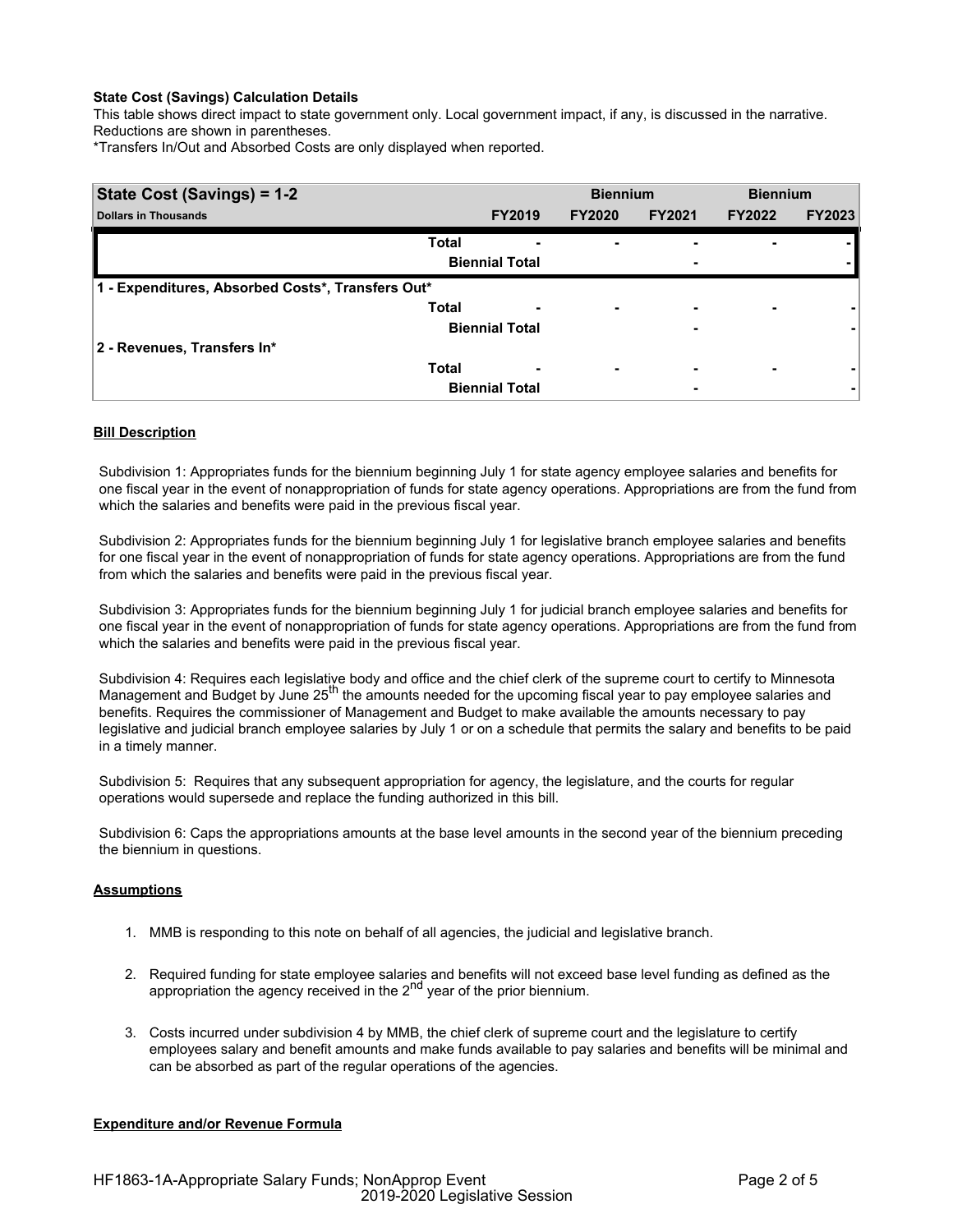This bill has zero cost relative to the February forecast which assumes that state agencies, the judicial branch and the legislature will receive base level appropriations for biennium FY 2020-21. Because the bill caps appropriation amounts at the base level and provides that appropriations will be replaced and superseded by regular biennial appropriations ultimately enacted by the legislature, total appropriations under this bill will not exceed forecast amounts.

As a reference point and included for information only is a table below showing total compensation for FY 2020 by agency and separated by general fund and other state funds. The table represents agency base level total compensation as entered in the Budget Planning and Analysis System as part of the FY 2020-21 Biennial budget process required under MS 16A.11.

|                                               | \$ in thousands |                    |           |  |
|-----------------------------------------------|-----------------|--------------------|-----------|--|
| <b>State Agency</b>                           | General Fund    | <b>Other Funds</b> | Total     |  |
| B04 - Agriculture                             | 16,290          | 28,805             | 45,095    |  |
| B11 - Cosmetologist Examiners, Board of       | 1,931           |                    | 1,931     |  |
| B13 - Commerce                                | 17,713          | 19,597             | 37,310    |  |
| B14 - Animal Health, Board of                 | 3,840           | 488                | 4,328     |  |
| B15 - Barber Examiners, Board of              | 235             |                    | 235       |  |
| B20 - Explore Minnesota Tourism               | 4,226           |                    | 4,226     |  |
| B22 - Employment and Economic Development     | 11,187          | 113,695            | 124,882   |  |
| B24 - Public Facilities Authority             |                 | 1,113              | 1,113     |  |
| B34 - Housing Finance                         |                 | 29,316             | 29,316    |  |
| B41 - Workers Compensation Court of Appeals   |                 | 1,703              | 1,703     |  |
| B42 - Labor and Industry                      | 1,643           | 43,701             | 45,344    |  |
| B43 - Iron Range Resources and Rehabilitation |                 | 5,011              | 5,011     |  |
| B7E - Architecture, Engineering Board         | 490             |                    | 490       |  |
| B7P - Accountancy, Board of                   | 456             |                    | 456       |  |
| <b>B7S</b> - Private Detectives Board         | 182             |                    | 182       |  |
| B82 - Public Utilities Commission             | 5,867           | 41                 | 5,908     |  |
| B9D - Amateur Sports Commission               | 301             | 44                 | 345       |  |
| E25 - Perpich Center for Arts Education       | 5,036           | 131                | 5,167     |  |
| E26 - Minnesota State                         |                 | 1,346,647          | 1,346,647 |  |
| E37 - Education                               | 16,215          | 26,875             | 43,090    |  |
| E39 - Prof Educator Licensing Std Bd          | 12              | 1,960              | 1,972     |  |
| E44 - State Academies                         | 11,350          | 4,301              | 15,651    |  |
| E50 - Arts Board                              | 431             | 118                | 549       |  |
| E60 - Higher Education, Office of             | 2,457           | 3,860              | 6,317     |  |
| E77 - Zoological Gardens                      | 9,183           | 9,741              | 18,924    |  |
| E9W - Higher Education Facilities Authority   |                 | 270                | 270       |  |
| G02 - Administration                          | 9,371           | 39,015             | 48,386    |  |
| G03 - Lottery                                 |                 | 14,564             | 14,564    |  |
| G05 - Racing Commission                       |                 | 1,531              | 1,531     |  |
| G06 - Attorney General                        | 18,551          | 15,701             | 34,252    |  |
| G09 - Gambling Control Board                  |                 | 2,993              | 2,993     |  |
| G10 - Management and Budget                   | 16,636          | 12,085             | 28,721    |  |
| G17 - Human Rights                            | 3,676           | 493                | 4,169     |  |
| G19 - Indian Affairs Council                  | 424             | 0                  | 424       |  |
| G38 - Investment Board                        |                 | 5,282              | 5,282     |  |
| G39 - Governor, Office of the                 | 2,573           | 1,889              | 4,462     |  |
| G45 - Mediation Services, Bureau of           | 1,728           |                    | 1,728     |  |
| G46 - MN.IT Services                          | 1,926           | 271,283            | 273,209   |  |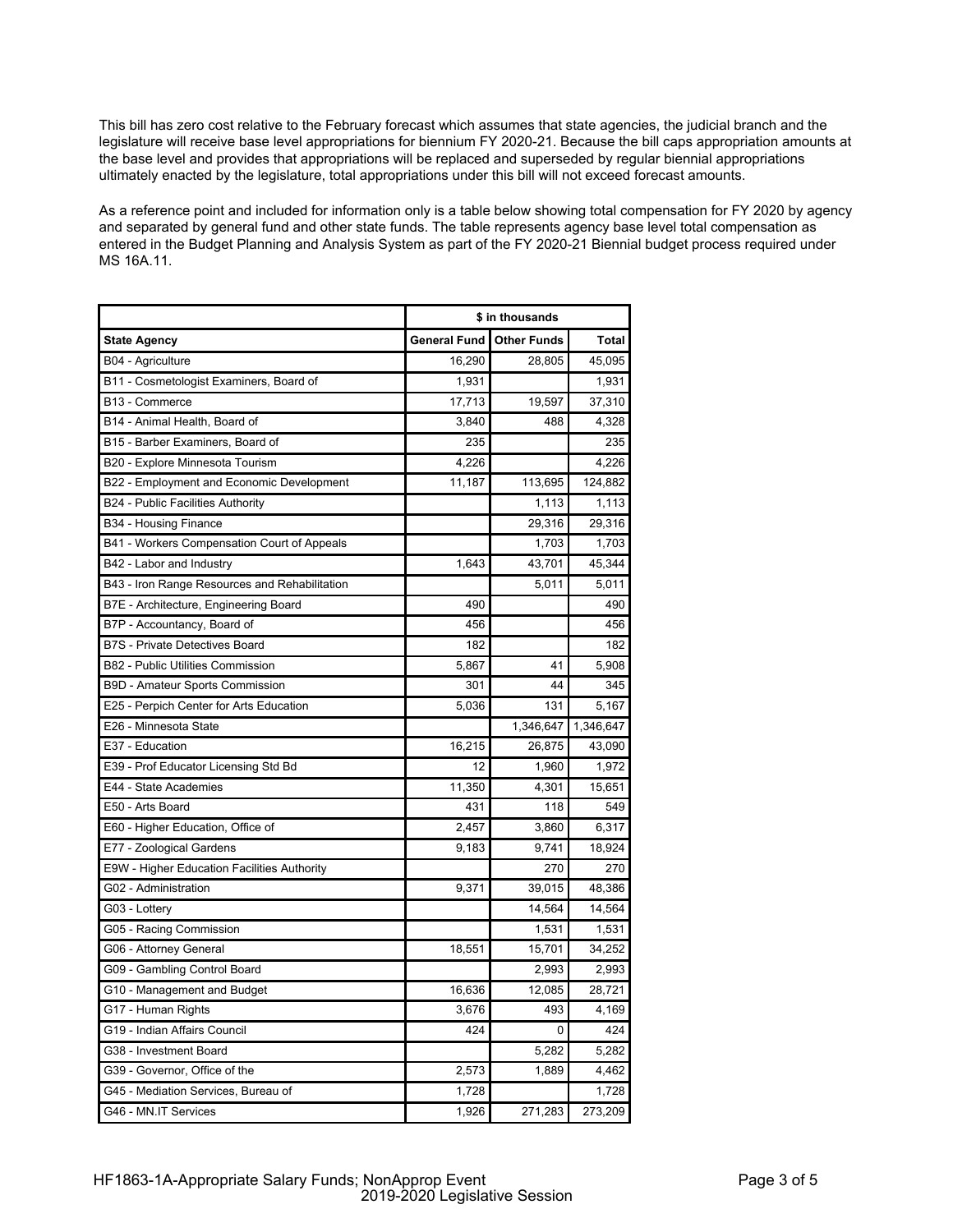| G53 - Secretary of State                            | 5,267   | 4,277   | 9,544   |
|-----------------------------------------------------|---------|---------|---------|
| G61 - State Auditor                                 | 8,883   | 665     | 9,548   |
| G62 - Minnesota State Retirement System             |         | 13.729  | 13,729  |
| G63 - Public Employees Retirement Association       |         | 11,023  | 11,023  |
| G67 - Revenue                                       | 111,899 | 9,298   | 121,197 |
| G69 - Teachers Retirement Association               |         | 9,968   | 9,968   |
| G92 - Ombudsperson for Families                     | 439     | 0       | 439     |
| G9J - Campaign Finance and Public Disclosure Board  | 891     |         | 891     |
| G9K - Administrative Hearings, Office of            | 164     | 9,055   | 9,219   |
| G9L - African Heritage, Council for Minnesotans of  | 304     |         | 304     |
| G9M - Latino Affairs, Minnesota Council on          | 372     |         | 372     |
| G9N - Asian-Pacific Minnesotans, Council on         | 386     |         | 386     |
| G9X - Capitol Area Architectural and Planning Board | 250     | 27      | 277     |
| G9Y - Disability Council                            | 667     |         | 667     |
| H12 - Health                                        | 15,152  | 131,031 | 146,183 |
| H55 - Human Services                                | 412,527 | 229,696 | 642,223 |
| H60 - MNsure                                        |         | 14,430  | 14,430  |
| H75 - Veterans Affairs                              | 7,634   | 95,929  | 103,563 |
| H7B - Medical Practice, Board of                    |         | 2,820   | 2,820   |
| H7C - Nursing, Board of                             |         | 3,397   | 3,397   |
| H7D - Pharmacy, Board of                            |         | 2,736   | 2.736   |
| H7F - Dentistry, Board of                           |         | 943     | 943     |
| H7H - Chiropractic Examiners, Board of              |         | 396     | 396     |
| H7J - Optometry, Board of                           |         | 123     | 123     |
| H7K - Nursing Home Administrators, Board of         |         | 1,167   | 1,167   |
| H7L - Social Work, Board of                         |         | 989     | 989     |
| H7M - Marriage and Family Therapy, Board of         |         | 276     | 276     |
| H7Q - Podiatric Medicine, Board of                  |         | 129     | 129     |
| H7R - Veterinary Medicine, Board of                 |         | 210     | 210     |
| H7S - Emergency Medical Services Regulatory Board   | 1,117   | 58      | 1,175   |
| H7U - Dietetics and Nutrition Practice, Board of    |         | 97      | 97      |
| H7V - Psychology, Board of                          |         | 854     | 854     |
| H7W - Physical Therapy, Board of                    |         | 297     | 297     |
| H7X - Behavioral Health and Therapy, Board of       |         | 541     | 541     |
| H7Y - Occupational Therapy Practice Board           |         | 256     | 256     |
| H9G - Ombudsman for Mental Health and Developmental | 1,977   |         | 1,977   |
| J33 - District Courts                               | 261,576 | 2,894   | 264,470 |
| J50 - Guardian ad Litem Board                       | 13,734  |         | 13,734  |
| J52 - Public Defense, Board of                      | 70,747  | 15      | 70,762  |
| J58 - Court Of Appeals                              | 11,272  |         | 11,272  |
| J65 - Supreme Court                                 | 28,426  | 4,308   | 32,734  |
| J68 - Tax Court                                     | 1,082   |         | 1,082   |
| J70 - Judicial Standards, Board on                  | 303     |         | 303     |
| JLP - Legal Professions Boards                      |         | 4,939   | 4,939   |
| L10 - Legislature                                   | 15,299  | 240     | 15,539  |
| P01 - Military Affairs                              | 5,731   | 25,671  | 31,402  |
| P07 - Public Safety - Transportation                | 8,547   | 141,650 | 150,197 |
| P78 - Corrections                                   | 376,812 | 26,817  | 403,629 |
| P7T - Peace Officer Standards and Training Board    |         | 988     | 988     |
| P9E - Sentencing Guidelines Commission              | 610     |         | 610     |
| PS7 - Public Safety - Public Safety                 | 36,614  | 21,247  | 57,861  |